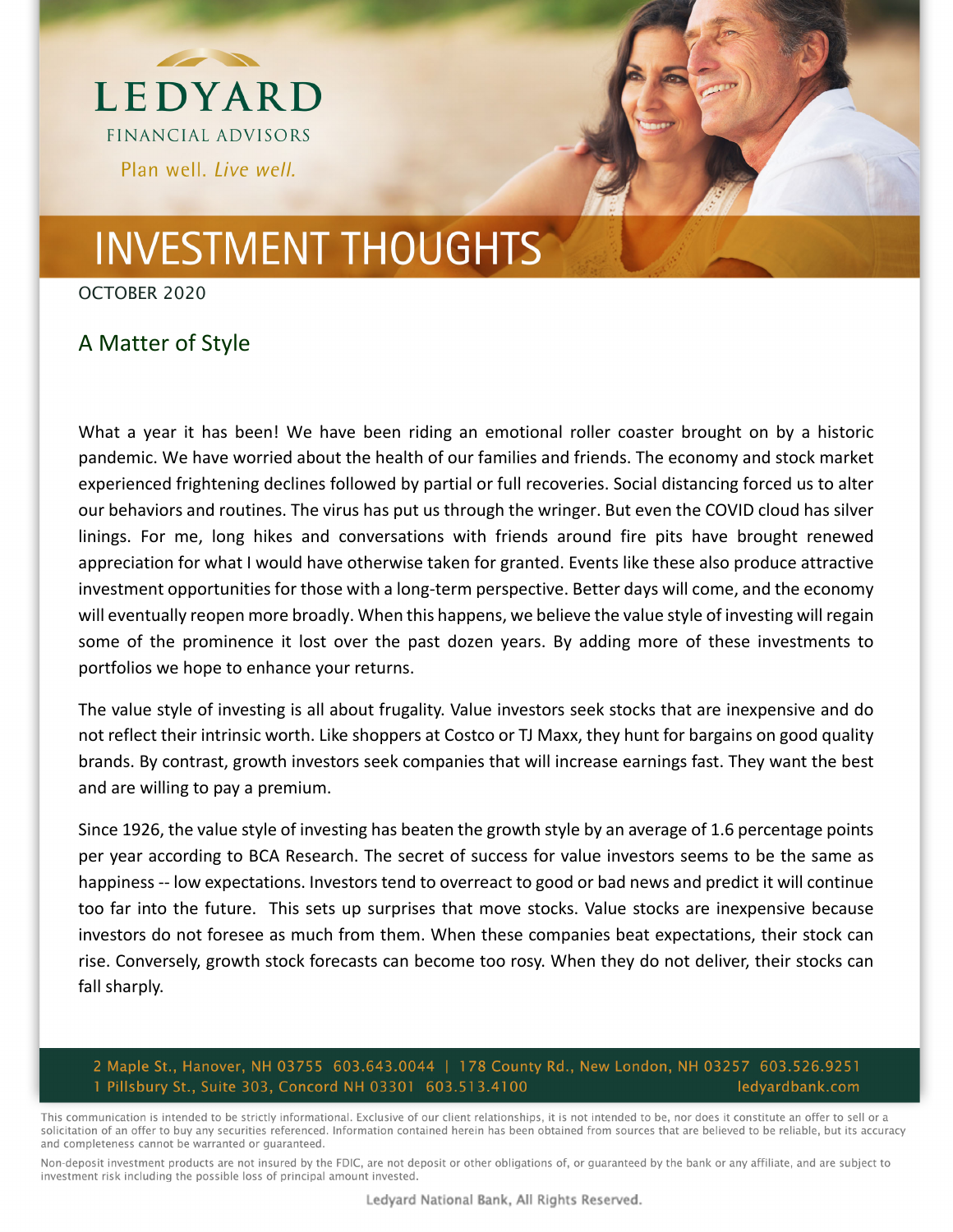## **INVESTMENT THOUGHTS**

The following chart compares the performance of the Russell 1000 Value Index to the Russell 1000 Growth Index. It shows that growth stocks have performed significantly better than value stocks since 2007. Value stocks have not lagged this much since the late 1990s during the dot‐com and technology bubble. After the bubble popped, value stocks gained 70% over the next seven years while growth stocks dropped over 30%.



Source: Factset

Today, the FANMAG stocks (Facebook, Apple, Netflix, Microsoft, Amazon and Google) are driving the Russell Growth Index. They are excellent companies with captivating stories. As a group, their stock prices have surged about 45% year-to-date. Investors see these businesses as COVID-proof. They now account for 40% of the growth index. Remarkably, their market cap is almost equal to the developed markets of Europe. The robust performance of these stocks is a key reason why the valuation gap between growth and value stocks is historically wide. The price-to-earnings ratio for the growth index is 31 versus 17 for the value index.

The discount in value stocks belie the fact that there are many high-quality companies in this category. The largest value stocks in the Russell Value Index are Berkshire Hathaway, Johnson & Johnson, JP Morgan, Verizon, Disney and Intel. They are admirable companies. They have strong market positions and durable competitive advantages. But here is the rub. Many of them are sensitive to changes in the economy. The expansion that followed the Financial Crisis of 2007-2008 was very long but weak. It ended with a COVID-